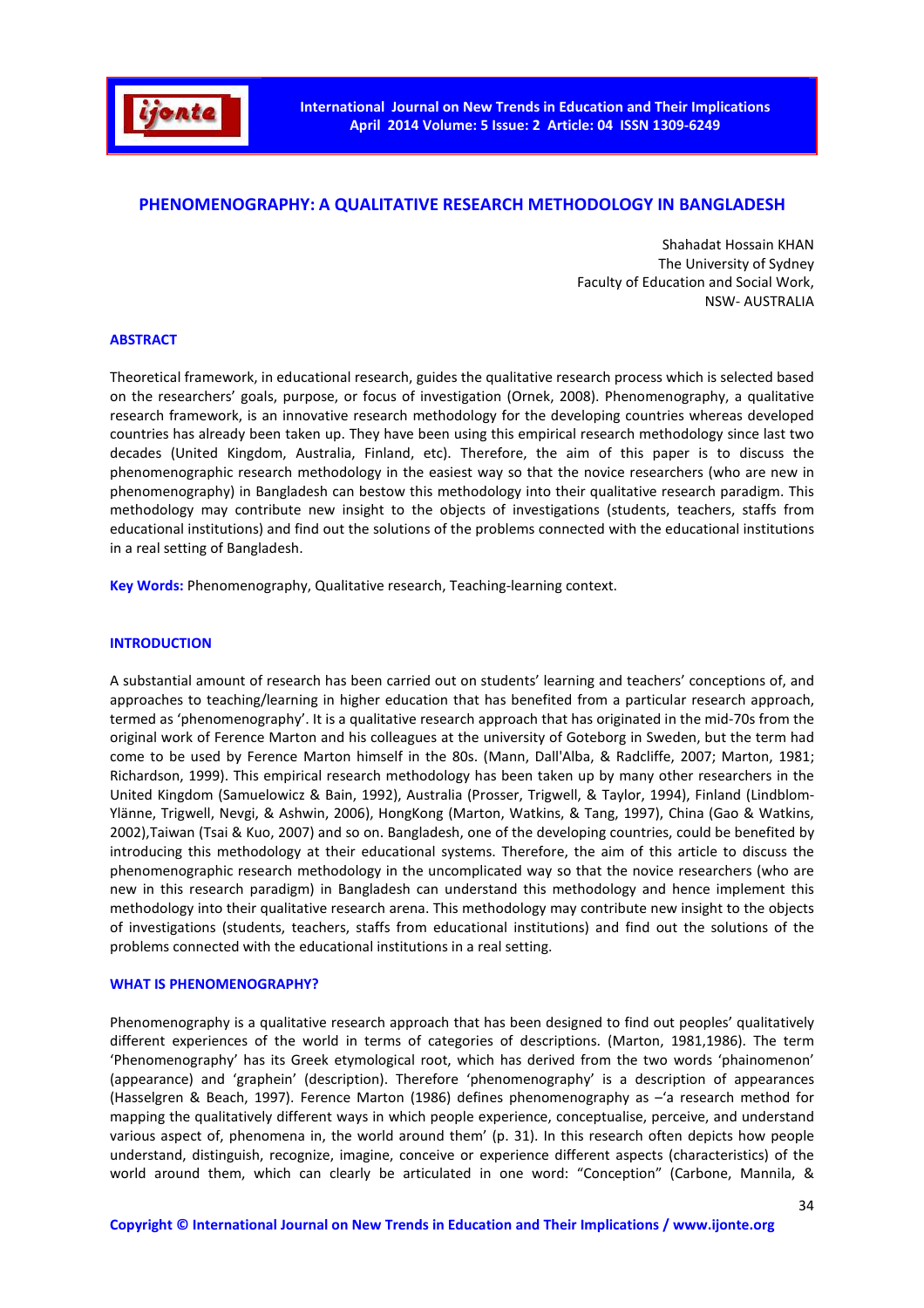

Fitzgerald, 2007; Marton & Pong, 2005). Therefore, it is dealing with people's perceived understanding or experience of a particular phenomenon.

'Phenomenography' is a research approach, based on a second-order perspective which means how subjects (the person/population of the research) experienced/conceived an object (aspect of the world) in a given situation. It is the subject's conceptions derived from their understanding and experience towards the object. This is different from the first-order perspective in which the researchers are interested in how the object actually is (Marton, 1981; Sjöström & Dahlgren, 2002). For example, in the second order approach, the experiences or conceptions are revealed from the participants not directly from the researchers whereas in first order approach experiences are coming out from the researchers.

Later Michael Prosser (2000b), one of the pioneer phenomenographers, perceived this research approach as an appropriate research methodology to study teachers' and students' conceptions of teaching and learning, their approaches to teaching and learning, and along with the outcome of teaching and learning activities. The present study is based on the Prosser (2000b) definition of phenomenography where main focused on how Bangladeshi teachers will bestow this research methodology into their teaching learning context. Therefore, Bangladeshi education system could be benefited similar to other developed countries who has already investigated many of their educational problems by using this methodology.

#### **PHENOMENOGRAPHIC RESEARCH: DIFFERENT CONTEXT**

Marton (1981), later on Dall'Alba (2000) mentioned three different lines of phenomenographic research. The first line focuses on the qualitatively different ways of experiencing or comprehending learning and how it links with different approaches taken on by the learners and their outcomes, which has been described by Marton (1981) as 'general aspects of learning'. The second line is about associating such research with a specific content domain e.g. physics, science, engineering, medical science, vocational (nursing, automobile) etc. The third line of research is portrayed as "pure" phenomenographic research that concentrates on people experiencing or understanding different features of their reality, not in subjects studied in education, but in their daily lives. As for example, the people questioned about their conceptions concerning political scenarios, market prices and taxation. During the last three decades, large amounts of research have been carried out using this research methodology, hence the former two lines of research are more dominant than the last one. This paper intention is to provide a simpler detailed discussion about the former two domains of phenomenograhic research so that trainee researcher could be benefited for implementing in their educational context.

### **AIM OF PHENOMENOGRAPHIC RESEARCH**

The main aim of phenomenographic research is to discern the qualitatively different means of subject experience, and to conceptualise, interpret or grasp a range of phenomena and aspects of the world. The researchers in this paradigm believe that people are experiencing or conceiving particular phenomena in a limited number of qualitatively different ways (Bowden, 2000; Marton, 1986). Hence phenomenographers search for qualitatively different, but logically interconnected conceptions or understandings that a group of people endure for a particular context (Marton, 1994). The aim of the this research approach described more specifically by Prosser (2000b) for educational settings, as : "to develop an understanding of the relations between the teacher's and student's experiences of teaching learning, with the eventual aim of improving the quality of student learning" (p. 35). Therefore, it investigates teachers and students experience towards teaching learning situation in order to improve the quality of education.

### **RELATION BETWEEN SUBJECT, OBJECT AND RESEARCHERS**

Experience (conception, understanding, perception, apprehension) is not a separate entity, rather it is relational (Bowden, 2005). Phenomenographic research does not consider them (subject and aspect of the world) as a separate entity in a given phenomenon rather it always seeks a relation between these two entities.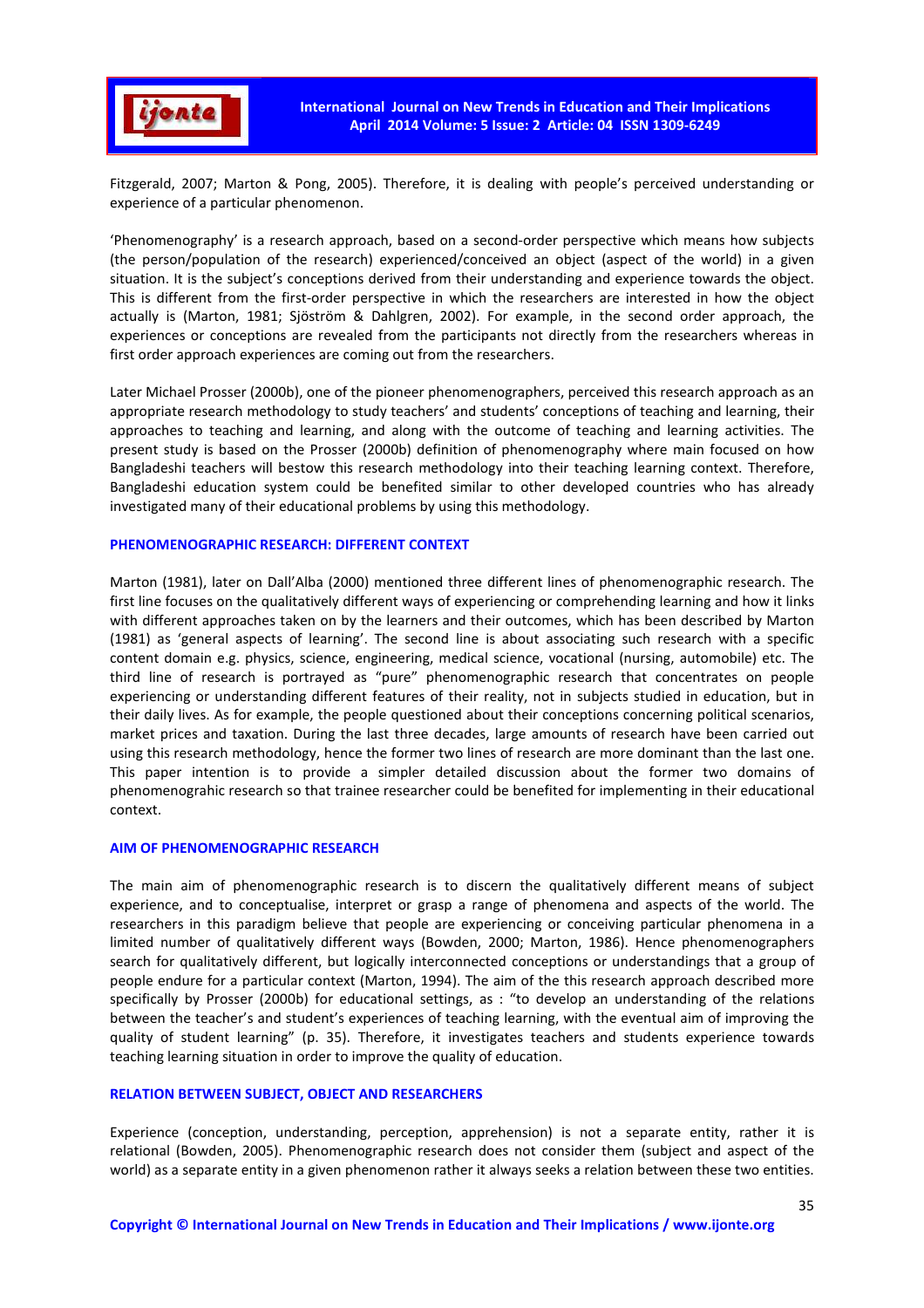

 $\overline{a}$ 

More clearly, the research subject (the person who experiencing the phenomenon) and the aspects of the world (object) are not considered as separated rather they form a relation between them (see Figure 1). Thus, experience sets up a relation between a person and a given phenomenon in the world, which is titled as 'a relational approach' (Limberg, 2000). Hence relational approach is simply the close relationship between subjects and aspects of the world through which researcher can gain the subject's experience. This relation can be explained further by the following 'Figure 1'



Figure 1: Relationship between objects with subjects and researcher (Based on Bowden 2005)

Thus, this research methodology is to investigate the relationship between the subjects and objects (aspect of the world) in a given situation by the researcher (phenomenographer). Therefore, phenomenograpic research approach focuses on non-dualistic<sup>1</sup> ontological perspective which is neither an objective approach (independent of human account) nor it takes a subjectivist approach (focus on internal structures by the subject) (Mann, et al., 2007; Marton & Booth, 1997). Hence the subject and aspect of the world of a study are not independent rather they are intertwined with each other. Let us consider an example provided by Ornek's (2008) work where the existence of relationship between object and subject is more clear. When children are asked to create the number six, one may come up with 4+2, another might say 5+1, and other can reply with 3+3. Their decisions may come from their experiences related to the number 6; it could be reflections, or many other possibilities. In all the scenarios, though, 6 is created with a pair of numbers: 4 and 2, 5 and 1 or 3 and 3. As a result, researchers simply cannot deal with an object without understanding or having experienced it in some way. In the above case, the subject (children) and the object (counting numbers) are not independent; rather they are intertwined with each other.

In order to understand people's experience, Marton and Booth (1997) described referential and structural aspects of the experience (see Figure 7). The referential aspect of the experience is mentioning or highlighting the direct object or a particular meaning of the object. It is defined as a particular phenomenon which we are undergoing (experiencing) as the way it is, whereas the structural aspect is defined as how people acted towards something (an action), how they go carry out something, how something is acted upon or carried out (González, 2011; Marton & Tsui, 2004). The structural aspect of an experience has two sides, outer structure and internal structure of an object. The external structure of the way of experiencing a specific phenomenon concerned is to discern it from the outer context. This is called as external horizon. On the other hand, the internal structure of the way of experiencing a particular phenomenon is to discern the parts of that phenomenon and how they are interrelated as a whole object, which is called as internal horizon (Marton & Booth, 1997). Hence external and internal horizons, together form the structural aspects of people's

**<sup>1</sup> non-dualistic ontological** perspective means the people (subject) and phenomenon (object) are not separated, rather they are connected.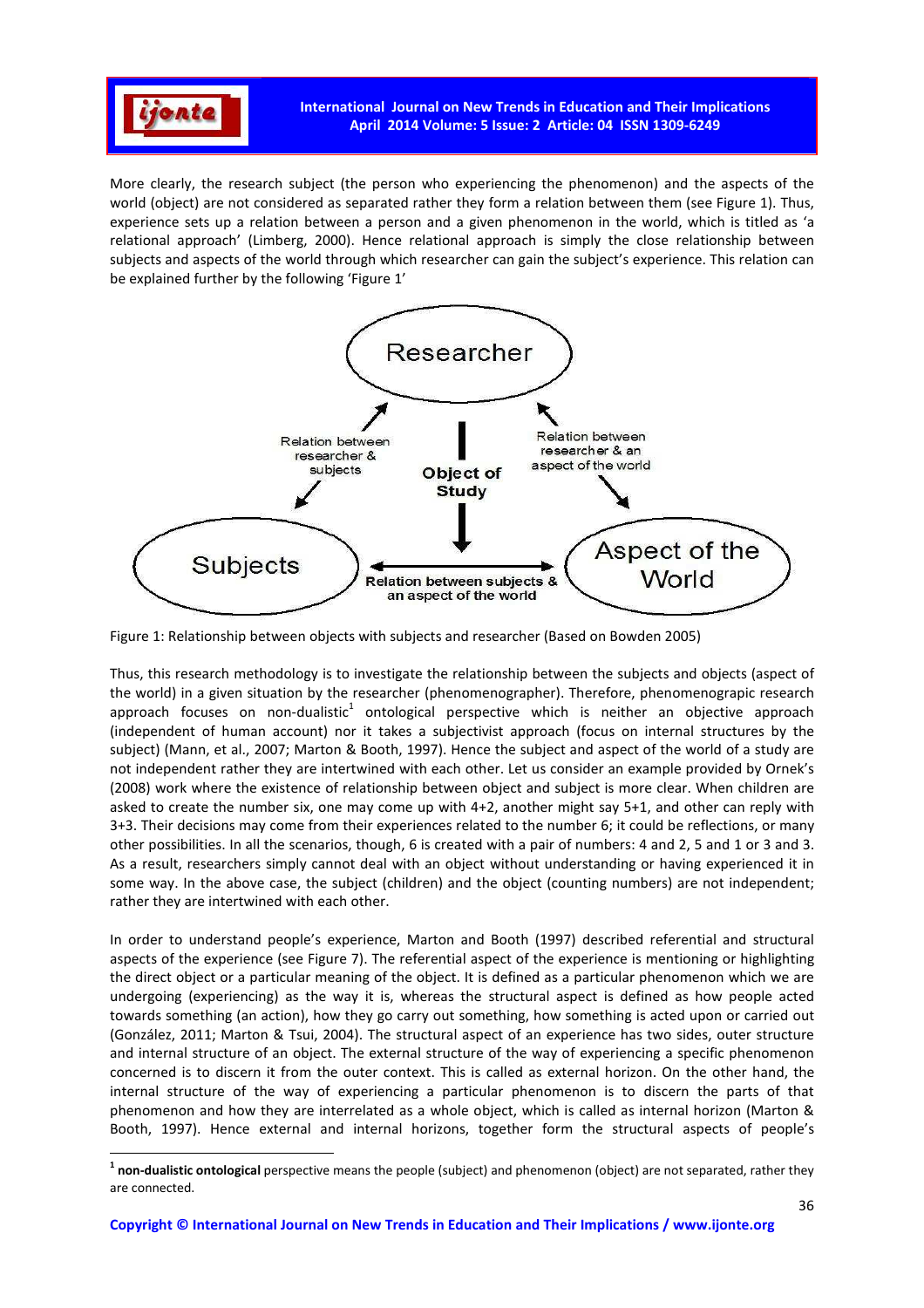

experience of phenomenon. Marton and Booth have drawn a graphical presentation of the way of experiencing as following Figure 2:



Figure 2: Component of Experience, Source: Marton & Booth, 1997, p. 88

The structural and referential aspects are not separated (though different) rather they are dependent and intertwined (Marton & Pong, 2005). Trigwell (2000) addressed a similar statement, 'the structural and referential are also two internally related components of an experience' (p. 74). In phenomenographic research this referential aspect is often called the 'what' aspect of an experience whereas the structural aspect is called the 'how' aspect of an experience. In an educational research context, students' learning experience can be categorised as (i). referential aspects, for example, what students think about learning, their experience or comprehension of learning as a direct object and (ii) structural aspects, how students carry out or go about their learning (Marton & Booth, 1997). The structural aspect is further divided into structural aspect: (i). students' act of learning, focusing on structure and (ii). referential, focusing on their intention towards the act (see Figure 3). Here, the structural aspect which has been called the 'how' component, relates to the approaches to learning and teaching categories (Trigwell, 2000).



Figure 3: Experience of learning, source Ellis et al.(2006b)

### **METHOD OF DATA COLLECTION**

Interviews are one of the primary media of data gathering in phenomenographic research (Åkerlind, 2005a; Åkerlind, Bowden, & Green, 2005b; Marton & Booth, 1997). Phenomenographic data may also be gathered by other methods (Walsh, 2000). For example, the researcher can interpret people's conception by studying their behaviour under certain controlled situations (Marton, 1986), it can be conducted by using open-ended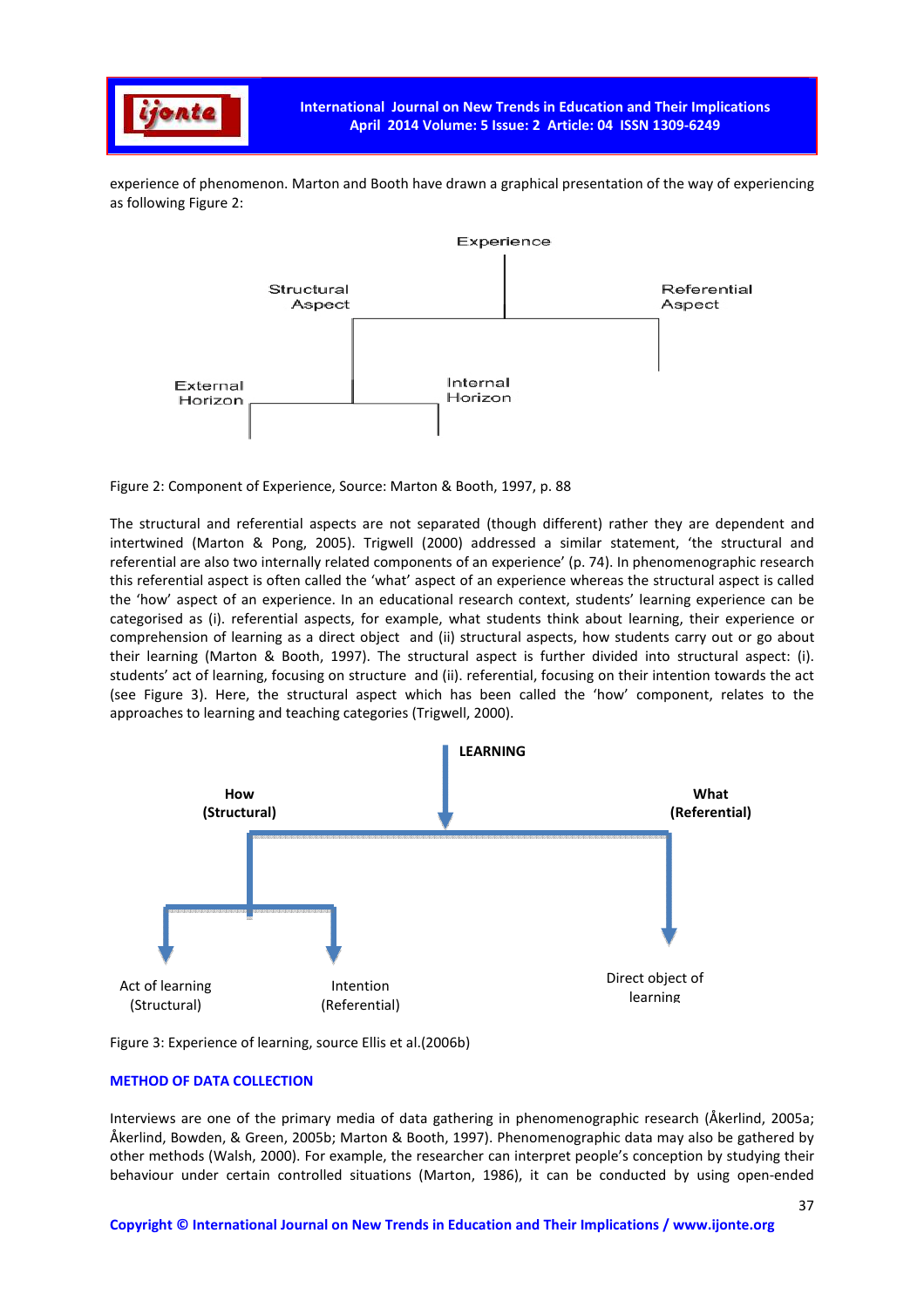

questionnaires (Bliuc, Casey, Bachfischer, Goodyear, & Ellis, 2012). However, most phenomenographic studies used interviews as the medium of data collection (Åkerlind, 2005a; Limberg, 2000). Another argument is in relation to sample size or the number of participants needs to be considered during data collection. Trigwell (2000) recommended fifteen to twenty interviewees in this research practice. He had stated that a reasonable amount of variations could be provided by a minimum of ten to fifteen participants, whereas effective management of the gathered data could be brought about and allowed by a maximum of twenty (Trigwell, 2000). Moreover, this methodology requires as much variation in experience as possible. This is achieved with participants from various disciplines, level of experiences, teaching position, age and gender (Åkerlind, 2004). Therefore, for effective data management and maximum variation could be achieved by focusing on the appropriate number of participants. The following guidelines ought to be precisely adhered to during the data collection period.

- 1. Each interview should conduct with an open and friendly framework which allow interviewees to explore their understanding, experiences or ideas as fully as possible (Åkerlind, et al., 2005b; Bowden, 2000).
- 2. Especial care and guidelines should be taken when follow up questions would be required during the interview (Åkerlind, et al., 2005b; Prosser, 2000b).
- 3. There is another recommendation regarding 'bracketing' researchers own experience, own idea or concept while using follow up questions (Åkerlind, et al., 2005b; Green, 2005; Prosser, 2000b). Besides the researcher should take a non-leading role during the interview to create an environment where interviewees could reflect their awareness completely.
- 4. The data collection will be taken place as one interview basis. If the participants describe his/her awareness completely during the semi-structure interview session then no need to go back to interviewees for additional interviews (Green, 2005).

### **DATA ANALYSIS**

After collecting the data, the single most important and challenging part of phenomenographic research is to analyse the verbatim transcripts of the interview data (Åkerlind, 2005a; Prosser, 2000a). The interview will be audio-recorded and/or video recorded (video recording is optional) and will be initially transcribed verbatim, then analysed qualitatively. The aim of data analysis is to identify and discern the subjects' qualitatively different experiences or understanding in a limited number of categories. In order to achieve this, the data analysis will be guided by the research questions of a particular research. In this research methodology, there is no single technique for data analysis (Marton, 1986). González (2010), for example, employed five steps while Sjöström & Dahlgren (2002) employed seven. The author, here, has preferred the seven steps of Sjöström & Dahlgren (2002) to explain the procedure of data analysis in phenomenographic research method because of two reasons : first, these seven steps are easy to understand for the novice researchers and second, these steps do not conflict with González's (2010) five steps. The steps are as follows:

*(i). Familiarisation step:* the transcripts will be read several times in order to become familiar with their contents. This step will correct any mistakes within the transcript.

*(ii) Compilation step:* The second step will require a more focused reading in order to deduce similarities and differences from the transcripts. The primary aim of this step is to compile teachers' answers to the certain questions that have been asked during interviews. Through this process, the researcher will identify the most valued elements in answers.

*(iii). Condensation step:* This process will select extracts that seem to be relevant and meaningful for this study. The main aim of this step is to sift through and omit the irrelevant, redundant or unnecessary components within the transcript and consequently decipher the central elements of the participants' answers.

*(iv). Preliminary grouping step:* the fourth step will focus on locating and classifying similar answers into the preliminary groups. This preliminary group will be reviewed again to check whether any other groups show the same meaning under different headings. Thus, the analysis will present an initial list of categories of descriptions.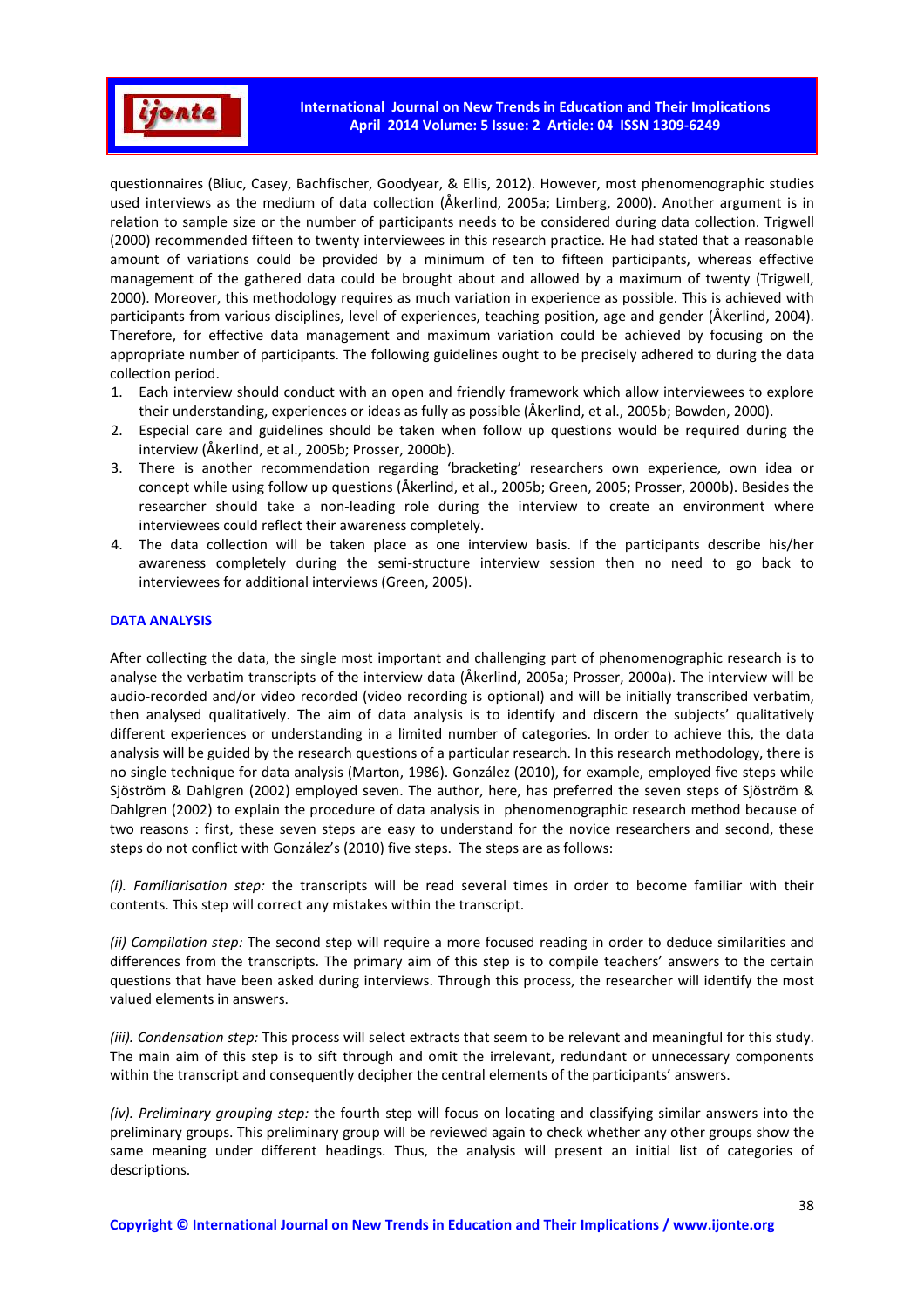

*(v). Preliminary comparison of categories:* this step will involve the revisions of the initial list of categories to bring forth a comparison among the preliminary listed categories. The main aim of this step is to set up boundaries among the categories. Before going through to the next step, the transcripts will be read again to check whether the preliminary established categories represent the accurate experience of the participants.

*(vi). Naming the categories:* After confirming the categories, the next step will be to name the categories to emphasise their essence based on the groups' internal attributes and distinguish features between them.

*(vii). Final outcome space:* in the last step, the researcher hopes to discover the final outcome space based on their internal relationships and qualitatively different ways of understanding the particular phenomena. It will then represent the categories in a hierarchy.

### **OUTCOMES OF PHENOMENOGRAPHY**

Similar to other research methodologies, this research approach should follow a coherent method from the beginning to the end. In order to identify faithful outcomes from this methodology, Bowden (2000) states that the study should begin with a clear intention, it should be organised with a particular purpose. Similarly, Marton (1994) says that, "whatever phenomenon or situation people encounter, we can identify a limited number of qualitatively different and logically interrelated ways in which the phenomenon or the situation is experienced and understood". Therefore, phenomenographic research outcomes will come out in a limited number of categories. These categories are logically and hierarchically organised (Marton, 1994) which is called 'categories of description' and they are derived from the subject's experience in a particular situation after careful interpretation. Åkerlind, Bowden et al. (2005b) further added that the categories of description should be 'neatness' which means categories of experience should be kept apart from individual experience. Hence, categories of description should not be come up with researcher's own understanding rather researchers should interpret the participants experience (researchers should not focus on individual participant experience). Collier-Reed, Ingerman, & Berglund (2009) states that individuals will not be able to recognise 'their' contribution to the categories of description.

Moreover, the categories of description include some variation that distinguishes the particular category from other categories. Thus categories of description depict different ways of experiencing a phenomenon collectively which represent a 'structured set' (Åkerlind, 2005a). Therefore, categories of description come up with structural relationships between different categories. This structural relationship, often formed as a chart, table, etc., represents the 'outcome space', which is the final outcome of this research methodology (Marton, 1994). Thus, the phenomenographer does not aim to articulate merely a set of different connotations (meanings) for a phenomenon. Rather, he/she seeks to identify reasonably (logically) structured various meanings of categories that have a logical connection with one another, and also a connection that is hierarchical.

This outcome space gives a total experience of subjects in a specific phenomenon that ensures all the possible range of experiences that a number of people have experienced in a given situation (Åkerlind, 2005c). Marton and Booth (1997) introduced three criteria for evaluating the quality of the outcome spaces: (i). Something unique or distinctive about the way of experiencing the feature of the phenomena should be reflected by the individual category of outcome space. (ii) The categories are logically linked and have a relationship that is frequently hierarchical; and (iii). The outcome space should be parsimonious, i.e. the main variations in experience should be presented by as few categories as possible.

## **TRUSTWORTHINESS (RELIABILITY AND VALIDITY)**

Establishing trustworthiness in phenomenographic research is important like other qualitative research methodology. By checking the validity and reliability of the research, trustworthiness is ensured in qualitative research (Åkerlind, 2012). Phenomenographers should emphasise validity and reliability checks in order to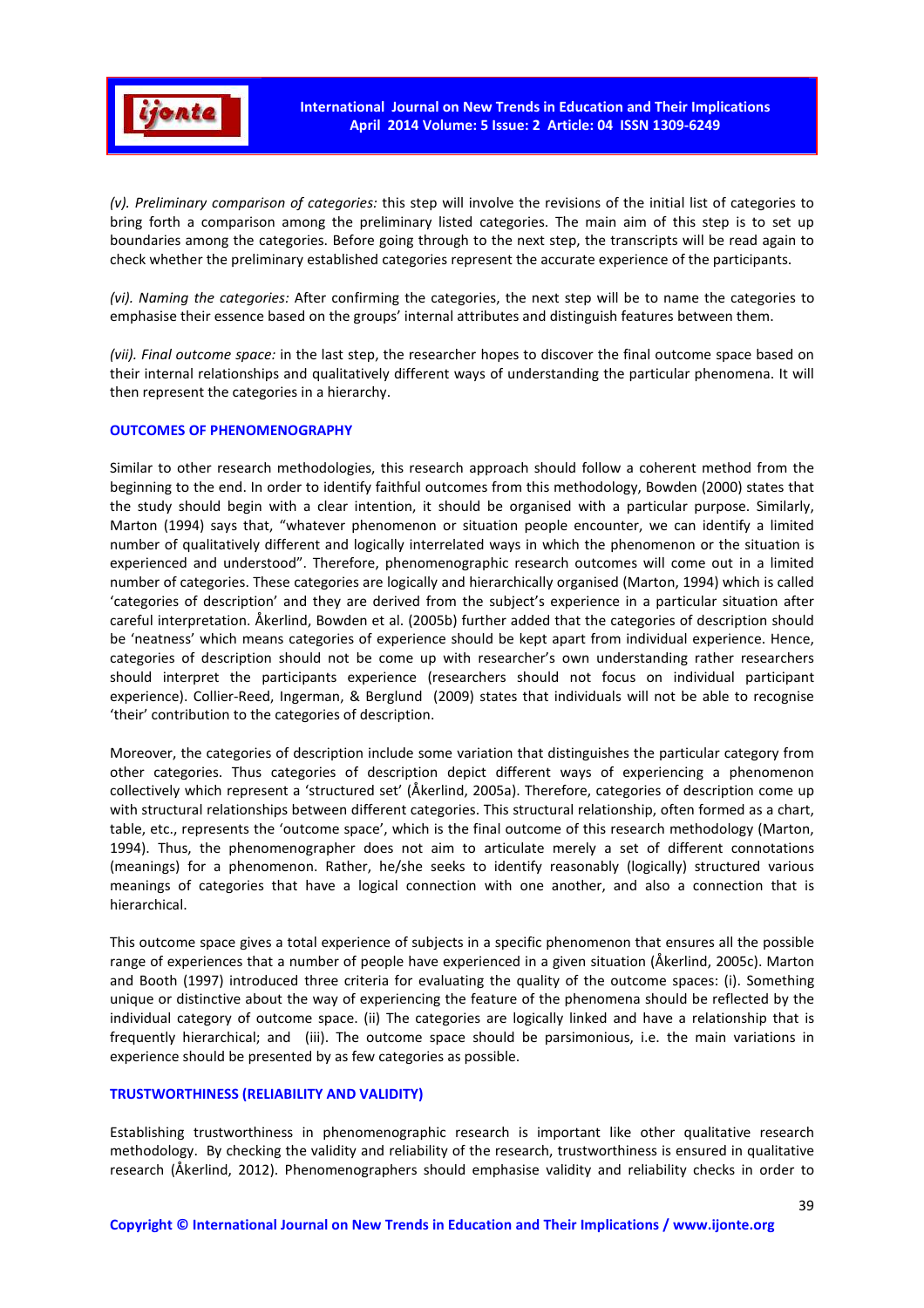

establish rigour in their research (Collier-Reed, et al., 2009). A brief description of these two factors is mentioned below:

*Validity check in phenomenography :*Validity in phenomenographic research is considered as the extent to which the research findings are replicated in phenomenon under investigation (Åkerlind, 2005c). In such research, two types of validity checks are commonly practiced (Åkerlind, 2005c; Kvale, 1996; Mann, et al., 2007). They are the communicative validity checks and the pragmatic validity checks.

The ability of the researcher to convince the relevant research community that the research methods and the concluding interpretations of the results of the study are deduced properly is known as 'Communicative Validity Check'. (Åkerlind, 2005c; Kvale, 1996). According to Åkerlind (2005c) such validity is checked by the prevalence of research seminars, conference presentations and acceptance of peer-reviewed journals. The pragmatic validity check signifies how the outcome of the research is beneficial or helpful to the target audience. (Åkerlind, 2005c; Kvale, 1996). Through the usefulness and significance of research findings, this validity will be checked.

*Reliability in phenomenography:* Reliability, in qualitative research, refers to 'replicability' of results. This is ensured through the use of appropriate methodological procedures to obtain quality and consistency in data analysis (Åkerlind, 2005c; Kvale, 1996). According to Åkerlind (2005c), two types of reliability checks are commonly used in interview-based qualitative research – the intercoder reliability check (two researchers independently code interview transcripts and compare) and the dialogic reliability check (agreement between researchers is reached through discussion). The researcher will be responsible for initially analysing data and finding out the categories. Later, the categories of description will be confirmed through discussion with other researchers who are involved with the project or other expert researchers who had expertise in phenomenographic analysis. Moreover, to further ensure reliability, the researcher aims to make their interpretive steps especially detailed with examples. Therefore, this research will describe detailed step-bystep descriptions of the analysis of the data.

### **EDUCATIONAL BENEFITS OF PHENOMENOGRAPHIC RESEARCH**

The results of Phenomenographic research can benefit the higher educational system of Bangladesh. In order to improve the quality of university teaching in Bangladesh, then we must look the teachers' conceptions or understanding towards their own subjects, as well as students' conceptions or understanding towards their learning of particular subjects. It is evident from the previous findings that learning about good teaching and becoming an expert teacher depends on a process of conceptual change (Martin & Ramsden, 1992). Teachers might undergo staff development programs but the practical teaching-learning situation will not be changed unless the teachers change their conceptions. Therefore, previous research has found that teachers' conceptual changes have real impact in professional development (see Ho, Watkins, & Kelly, 2001; Ramsden, 1991). If teachers change their conceptions, only then will teachers' development programs be successful. Therefore, the practical significance of this research methodology is related to changing teachers' conceptions of teaching, which will have impact on their approaches to teaching; understanding students' learning practices which will result in better learning outcomes; and also to have impact on teachers' professional development in higher educational institutions in Bangladesh. In addition, curriculum developers and education planners could be benefited by understanding teachers and students experience towards teaching-learning situation.

### **CONCLUSION**

In conclusion, let me summarise it all: Through this paper, I am not claiming that phenomenography is superior to all other theoretical frameworks, rather I would contend that it provides a positive means to examine alternatives where others fallen short. It is supported by other prominent researchers, as for example Svensson (1997) stated "It represents a reaction against, and an alternative to, the then dominant tradition of positivistic, behaviouristic and quantitative research (p. 171). Therfore, the practical implications of this research methodology are: to change the conceptions of teachers in order to have an effect on their teaching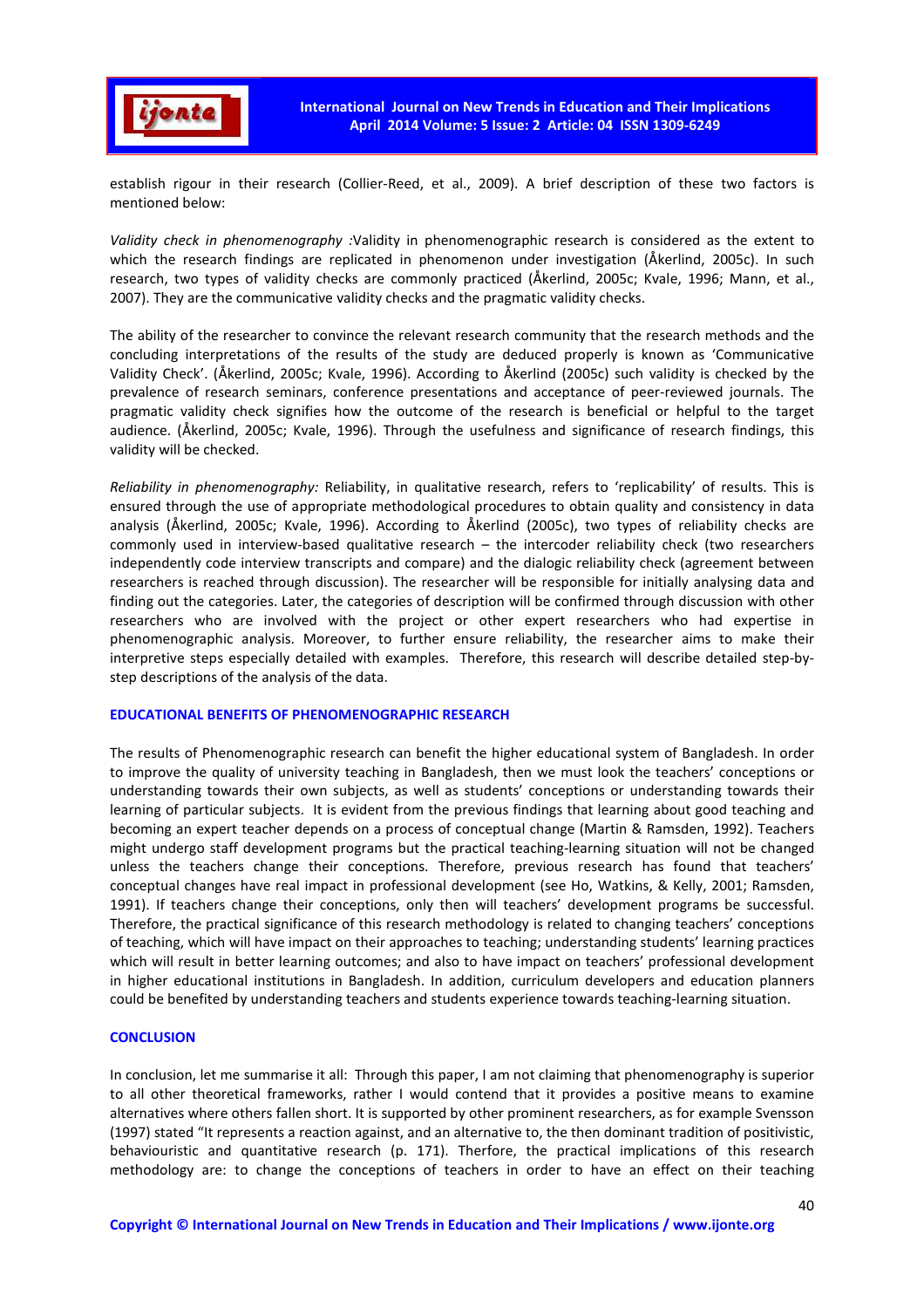

approaches; understanding the learning practices of students that will produce better learning outcomes. In the end, it will also lead to the professional development of teachers in higher educational institutions in Bangladesh, with a greater impact.

**Acknowledgement:** I would like to show my sincere gratitude to Professor Peter Goodyear, Co-director, and Dr. Lina Markauskaite, Senior Lecturer, CoCo Research Centre, Faculty of Education and Social Work, The University of Sydney for their encouragement, guidance and support.

## **BIODATA AND CONTACT ADDRESS OF AUTHORS**



Shahadat Hossain KHAN is a PhD student and working as a research assistant at the Centre for Research on Computer Supported Learning and Cognition (CoCo), The University of Sydney, Australia. He had been working as an assistant professor of the department of Technical and Vocational Education (TVE), at the Islamic University of Technology (IUT), Bangladesh, since 2006. He is interested with technical education and technology education. He is currently doing research in 'Phenomenography', a qualitative research framework and he presented this research at *ascilite 2013 and HERDSA 2013*.

Shahadat Hossain Khan PhD Candidate**,** Faculty of Education and Social Work, The University of Sydney, NSW- AUSTRALIA E. Mail: skha8285@uni.sydney.edu.au shkhants@gmail.com

## **REFERENCES**

Åkerlind, G. S. (2005a). Learning about phenomenography: interviewing, data analysis and the qualitative research paradigm. In J. Bowden & P. Green (Eds.), *Doing Developmental Phenomenography* (pp. 63-74): Melbourne: RMIT University Press.

Åkerlind, G. S. (2012). Variation and commonality in phenomenographic research methods. *Higher Education Research & Development, 31*(1), 115-127.

Åkerlind, G. S. (2004). A new dimension to understanding university teaching. *Teaching in Higher Education, 9*(3), 363-375.

Åkerlind, G. S. (2005c). Variation and commonality in phenomenographic research methods. *Higher Education Research & Development, 24*(4), 321-334.

Åkerlind, G. S., Bowden, J., & Green, P. (2005b). Learning to do Phenomenography: A Reflective Discussion. In J. Bowden & P. Green (Eds.), *Doing Developmental Phenomenography* (pp. 72-100): Melbourne: RMIT University Press.

Bliuc, A.-M., Casey, G., Bachfischer, A., Goodyear, P., & Ellis, R. (2012). Blended learning in vocational education: teachers' conceptions of blended learning and their approaches to teaching and design. *The Australian Educational Researcher, 39*(2), 237-257.

Bowden, J. (2000). The nature of phenomenographic research In J. Bowden & E. Walsh (Eds.), *Phenomenography* (pp. 1-18): Melbourne: RMIT University Press.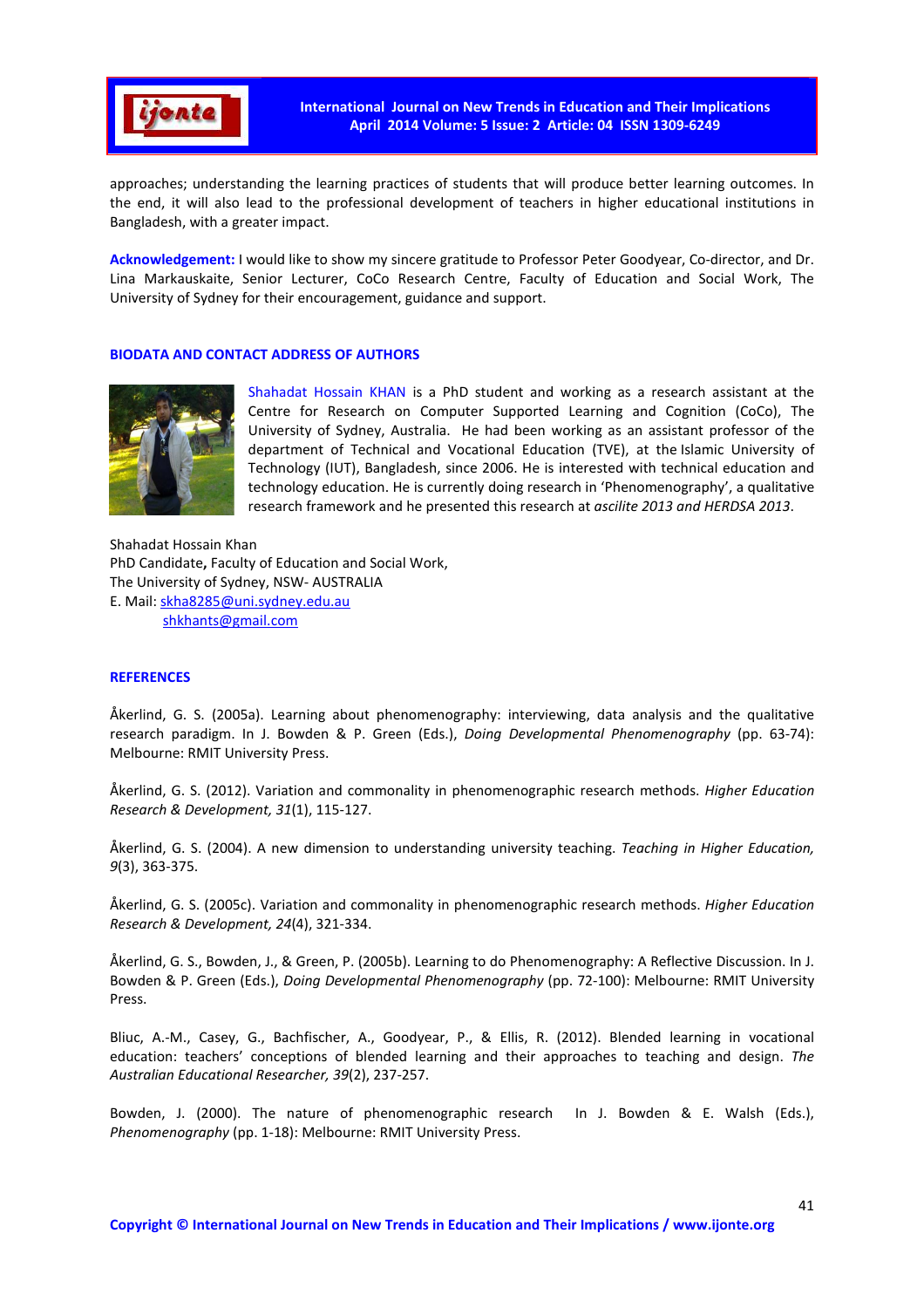

Bowden, J. (2005). Reflections on the Phenomenographic Team Research Process. In J. Bowden & P.Green (Eds.), *Doing Developmental Phenomenography* (pp. 11-31): Melbourne: RMIT University Press.

Carbone, A., Mannila, L., & Fitzgerald, S. (2007). Computer science and IT teachers' conceptions of successful and unsuccessful teaching: A phenomenographic study. *Computer Science Education, 17*(4), 275-299.

Collier-Reed, B. I., Ingerman, Å., & Berglund, A. (2009). Reflections on trustworthiness in phenomenographic research: Recognising purpose, context and change in the process of research. *Education as Change, 13*(2), 339-355.

Dall'Alba, G. (2000). Reflections on some faces of phenomenography. In J. Bowden & E. Walsh (Eds.), *Phenomenography* (pp. 83-101): Melbourne: RMIT University Press.

Ellis, R. A., Goodyear, P., Prosser, M., & O'Hara, A. (2006b). How and what university students learn through online and face-to-face discussion: conceptions, intentions and approaches. *Journal of Computer Assisted Learning, 22*(4), 244-256.

Gao, L., & Watkins, D. A. (2002). Conceptions of teaching held by school science teachers in P.R. China: Identification and cross-cultural comparisons. *International Journal of Science Education, 24*(1), 61-79.

González, C. (2010). What do university teachers think eLearning is good for in their teaching? *Studies in Higher Education, 35*(1), 61-78.

González, C. (2011). Extending research on ''conceptions of teaching': commonalities and differences in recent investigations. *Teaching in Higher Education, 16*(1), 65-80.

Green, P. (2005). A Rigorous Journey into Phenomenography: From a Naturalistic Inquirer Standpoint *Doing Developmental Phenomenography* (pp. 32-46). Melbourne: RMIT University Press.

Hasselgren, B., & Beach, D. (1997). Phenomenography: A good-for-nothing brother of phenomenology? Outline of an analysis. *Higher Education Research & Development, 16*(2), 191-202.

Ho, A., Watkins, D., & Kelly, M. (2001). The Conceptual Change Approach to Improving Teaching and Learning: An Evaluation of a Hong Kong Staff Development Programme. *Higher Education, 42*(2), 143-169.

Kvale, S. (1996). *InterViews: an introduction to qualitative research interviewing* Thousand Oaks, CA: Sage.

Limberg, L. (2000). Phenomenography: a rational approach to research on information needs, seeking and use. *The New Review of Information Behaviour Research 2000, 1*, 51-67.

Lindblom-Ylänne, S., Trigwell, K., Nevgi, A., & Ashwin, P. (2006). How approaches to teaching are affected by discipline and teaching context. *Studies in Higher Education, 31*(3), 285-298.

Mann, L., Dall'Alba, G., & Radcliffe, D. (2007). *Using phenomenography to investigate different ways of experiencing sustainable design.* Paper presented at the Proceedings of the ASEE 2007 Annual Conference, ASEE 2007, Hawaii, 25-27 June 2007.

Martin, E., & Ramsden, P. (1992). An expanding awareness: how lecturers change their understanding of teaching, in Parer, M.S. (ed.). *Research and Development in Higher Education, Vol. 15. Sydney: HERDSA, pp. 148–155.* 

Marton, F. (1981). Phenomenography -Describing conceptions of the world around us. *Instructional Science, 10*(2), 177-200.